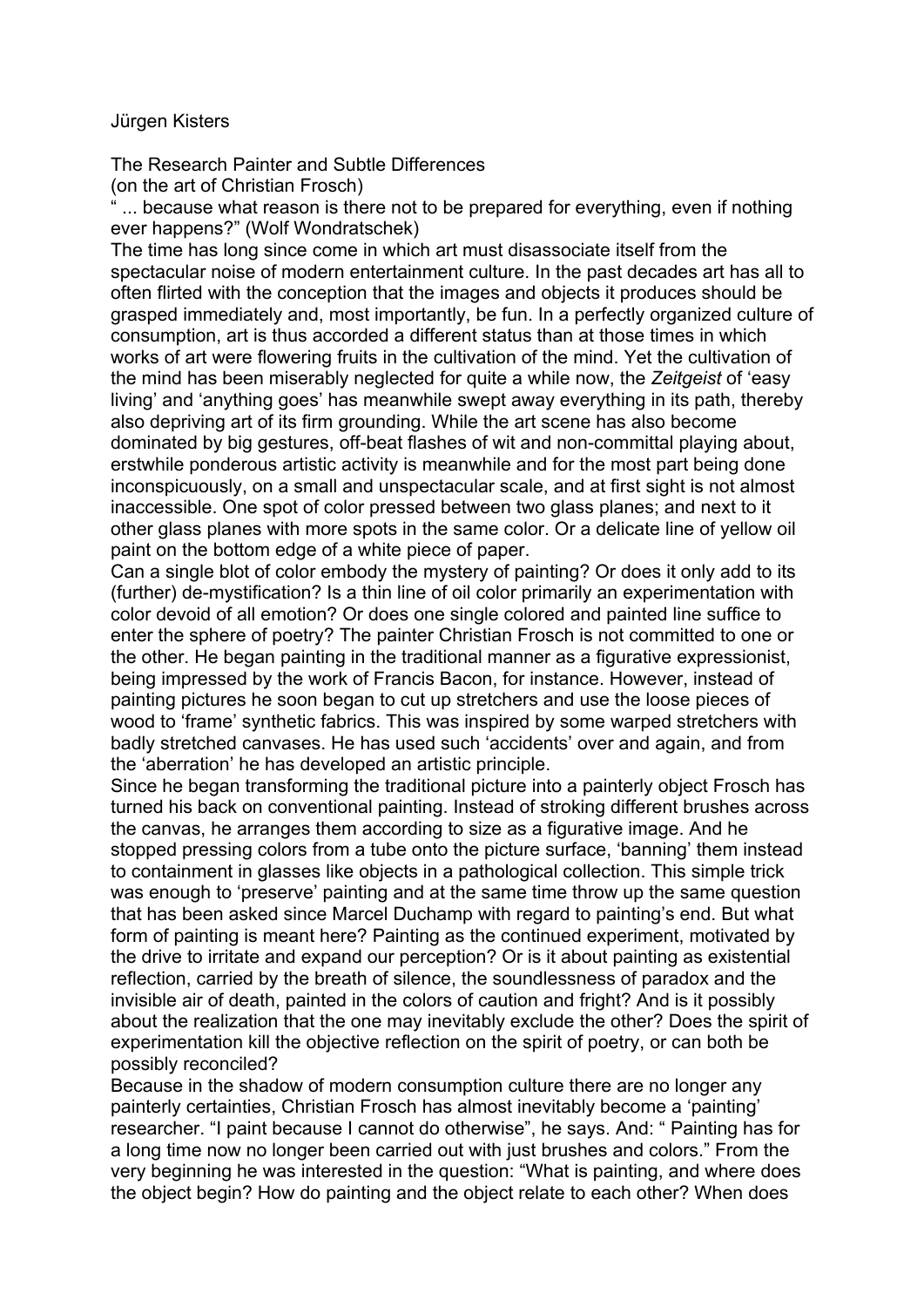the one turn into the other, and where are they no longer indistinguishable? Instead of rediscovering his colors on the path of a painterly certainty he tests his colors in ever new 'experiments' which he himself calls 'trial arrangements'. And although he has not painted a conventional painting for years, he still considers himself to be a painter. He researches, therefor he paints. Researching and painting are inextricably entwined. And while he is unremittingly engaged in discovering for himself a new form of painting, he is also secretly trying to develop the painting of the  $21<sup>st</sup>$  century. Much patience and playful (novel) curiosity are much a part of Frosch's painterly research as his continuous well-calculated trial arrangements. The precision of his concept is fundamentally more important to him than the quickness and quantity of his artistic 'production'. The difficulty lies in not being beguiled by his own ideas. What seems in his pictures to be a fixed idea and quick formal movement has actually been crystallized through a slow process of re-search and selection. In his art nothing happens as a fast sleight of hand; instead the simplicity of his work is the result of a deliberate process of reduction developed in a long 'painterly trial' full of detours, fringes, seductions and errors. For the artist, the (or his) concept is finally in equilibrium if his sensuous presence and challenge to think balance each other out. Both must be imperative: an imperative possibility.

A single spot of color, extricated from the routine of all colors, has enormous presence. Like a biologist who places a substance on a specimen slide in order to magnify it under a microscope for research, Christian Frosch has pressed a spot of color between two glass panes in his so-called 'Macros'. The event is comprised of a single color (as a point of forceful concentration) that spreads into a blot (through pressing it between the glass planes). The blot of color is an elementary expression of a color's appearance. And the pressure exerted by the glass panes is also an elementary operation in a process. He has pressed various spots of color in this way, thereby creating a series. In order to compare the forms. And in order to compare the shade of each color. Their similarities and differences. And in order to illustrate that it is basically about nuances.

In this manner he has taken the color white from three different companies and pressed them between two window panes in order to illustrate (the) differences that occur under the same conditions: color variations, different spreads and traces of drying. The differences are so obvious that one's customary apprehension of color becomes more analytical. There remains at the same time a vivid fascination with a simple, bright point of color, an inexplicable enchantment that is manifest in every isolated point of color, even in an undesired spot on a piece of clothing or piece of paper. The spot of color as something that unmistakably separates itself in its own color from everything else. Christian Frosch has undertaken the same test with various other colors: primary yellow, Prussian blue, cadmium orange. In this way he not only compares shades of the same color but also those of other colors together. The painterly and research components involved here are just as inextricably entwined as the interplay of (mental) austerity and 'pure' joy of color.

Christian Frosch has titled another research sequence 'Abstriche' ('Smear Test'). Using yellow oil color he has applied a single delicate film of color on the lower edge of a piece of paper. The paper slowly absorbs the oil, and, similar to the imprint of a wave that the retreating ocean leaves behind on the sand, a smear of yellow is created, becoming lighter towards the upper edge. The experiment encompasses as many studies as there are pieces of paper in the block. And each piece of paper exhibits different traces of oil. Different, yet similar. Similar and yet not the same. The same procedure always brings about a different result, thus also confirming the procedure itself: the same result in different variations. But what result are we talking